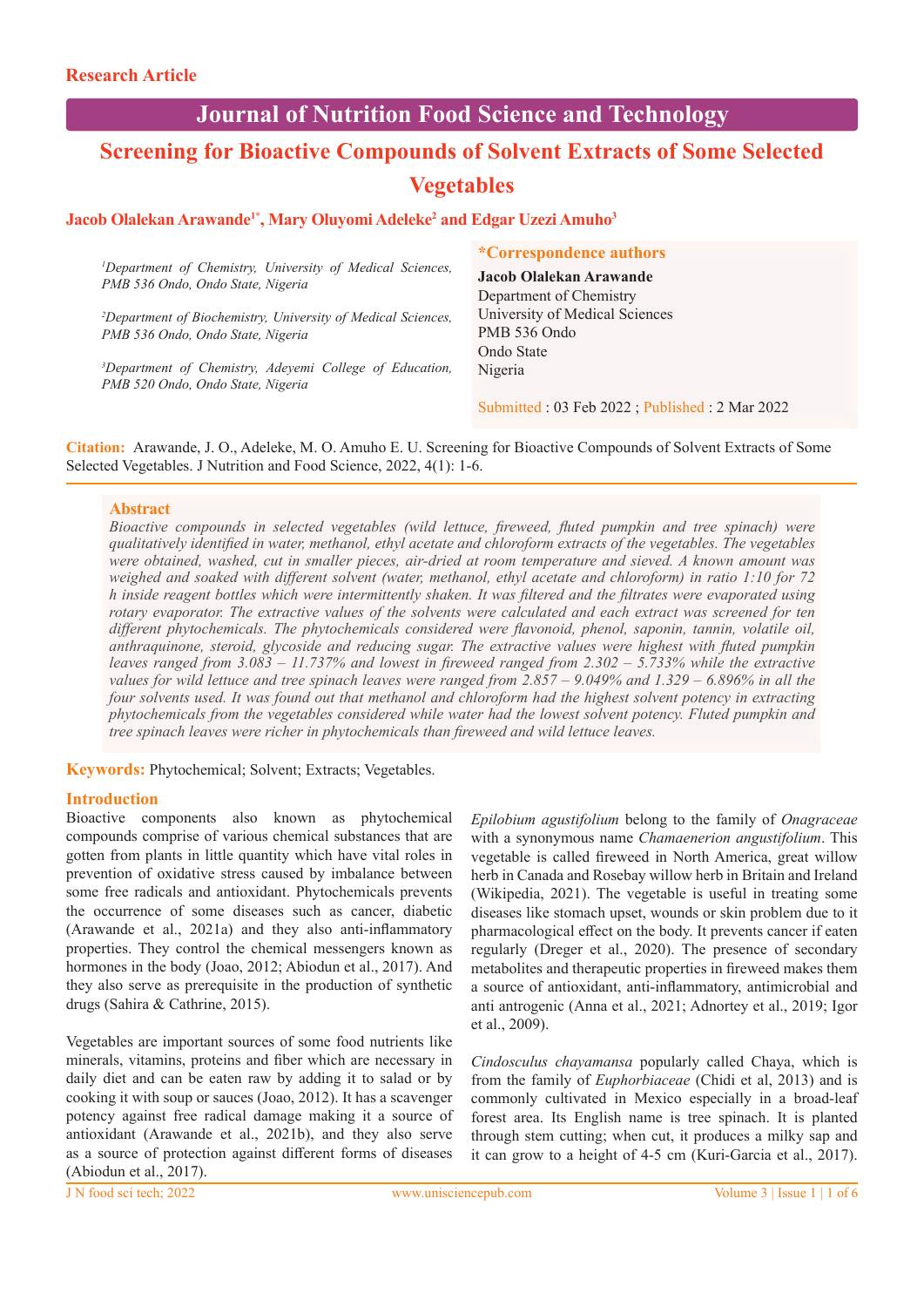Chaya is used for medicinal purpose in curing some chronic diseases and oxidative related diseases due to the abundance of phenolic compounds and antioxidant properties present in them (Chidi et al., 2013; Kuri-Garcia et al., 2017). It is also good for consumption being a source of protein, potassium, vitamins, β- carotene, calcium, ascorbic acid and minerals by adding it to soup or mixing with vegetable dishes; daily consumption can prevent nutrient deficiency and it can also be used as ornamental plant (Chidi et al., 2013; USAID, 2013).

*Launaea taraxacifolia* is a common leafy vegetable with greenish colors, which germinated mostly on a rocky soil in clusters or singly form (Bello et al., 2018). It is a common vegetable in African especially the western part of Nigeria and it is referred to as African lettuce or wild lettuce as the English name. The western part of Nigeria called it "Efo yanrin or Odundun odo" while in the northern part of Nigeria called it "Namijin dayri, Nomen barewa and Nonan barya". Aside from Nigeria, some parts of Africa have also planted this vegetables plant locally, countries like Senegal, Ghana, Dahomey and Sierra Lorne (Bello et al., 2018). *Launaea taraxacifolia* has a medicinal capability (Borokini & Labumi, 2017) as a result of its phytochemical constituents, and pharmacological potency which is useful in eliminating migraine, in treating conjunctivitis (Sakpere & Aremu, 2008). African lettuce helps to treat urinary tract problem, diabetes mellitus (Adinortey et al., 2018), in preventing whooping cough and to increase the production of milk by feeding the lactating cows (Bello et al., 2018). It can be incorporated in our daily diet either by mixing it with salad or cooking with sauce or soups (Sakpere & Aremu, 2008).

*Telfairia occidentalis* is a leafy vegetable with a tender stem and edible seed, which are commonly cultivated and consumed in the eastern part of Nigeria. Its English name is fluted pumpkin. The Igbo tribe in Nigeria referred to it as "Ugu" and the Yorubas called it "Apiroko" and Efik referred to the same plant as "Ubong" (Akoroda, 1990).The leaves, the seed and the shoot of *Telfairia occidentalis* has a great importance to the human health due to its high protein content (Akoroda, 1990). It is used locally in curing some illness like convulsion, anemia and is used for making soup (Wikipedia, 2020).

There is so much literature on the cultivation, medicinal usefulness and antioxidant, proximate and mineral contents on these vegetables. However, there are little or no information on the effectiveness of solvents to extract bioactive compounds from these vegetables. Consequently, this research is aimed at investigating the extractive values of four different solvents (methanol, water, ethyl acetate and chloroform) and identifying the phytochemicals present in each of the solvent extracts of the vegetables under consideration so as to establish suitable and appropriate solvent for isolating a particular phytochemical.

# **Materials and Methods**

Fresh leaves of fluted pumpkin (*Telfaira occidentalis*), fire weed (*Epilobium angustfolium*), wild lettuce (*Laurea taraxacifoliab*) and tree spinach (*Cnidoscolus chayamansa*) were obtained from powerline area of Ajagbale, Oka, Ondo-City, Ondo State, Nigeria. And analytical chemicals used were 99.5% pure and they were purchased from Lioxy K Chemicals in Akure, Ondo State.

## **Preparation and extraction of** *Telfaira occidentalis, Epilobium angustfolium, Laurea taraxacifoliab* **and**  *Cnidoscolus chayamansa* **leaves**

The leaves of each plant were cut into small pieces, washed and air dried at room temperature. The dried leaves were grounded into fine particles using electric blending machine and it was then sieved with 70 x 140 mm mesh size. Each of the powdered samples was packed into a transparent air tight container prior to extraction and it was labeled appropriately. A cold extraction process was carried out by adding each solvent (water, methanol, ethyl acetate and chloroform) to each of dried powdery samples weighed inside different dried container at ratio 10:1 (that is 100 mL of each solvent were used to soak 10 g of each powdery sample) for 72 h and it was shaken intermittently using shaking orbit machine (Arawande et al., 2021a). The mixture was then filtered using vacuum filtration technique. The filtrate was kept inside a fume cupboard for easy evaporation of the solvent and the dried extract were preserved inside a refrigerator at  $4^{\circ}$ C (Arawande et al., 2021a) and percentage yield of each extract was calculated using weight of extract obtained as described by Arawande & Abitogun, 2009).

## **Phytochemical screening of solvent-extracts of the plant sample**

The qualitative phytochemical evaluation was carried out on the extract using standard methods described by (Sofowora et al., 2013 and Sofowora, 2008).

## **Test for flavonoids**

To about 0.2 g of the extract, dilute sodium hydroxide was added, which led to the formation of yellow color that changed to colorless on addition of concentrated Hydrochloric acid and this indicated the presence of flavonoid.

#### **Test for phenol**

0.5 g of extract was mixed with 0.5 mL of 10% ferric chloride. The formation of deep bluish green solution showed the presence of phenol

## **Test for saponin**

About 0.2 g of the extract was mixed together with 5 mL of distilled water and it was shaken vigorously. The appearance of foam which persisted for some minutes indicated the presence of saponin.

#### **Test for glycosides**

0.2 g of the extract was hydrolyzed with 5% v/v hydrochloric acid solution and neutralized with 5% v/v sodium hydroxide solution and then five drops of Fehling solution A and B were added. Appearance of red precipitate indicated the presence of glycosides.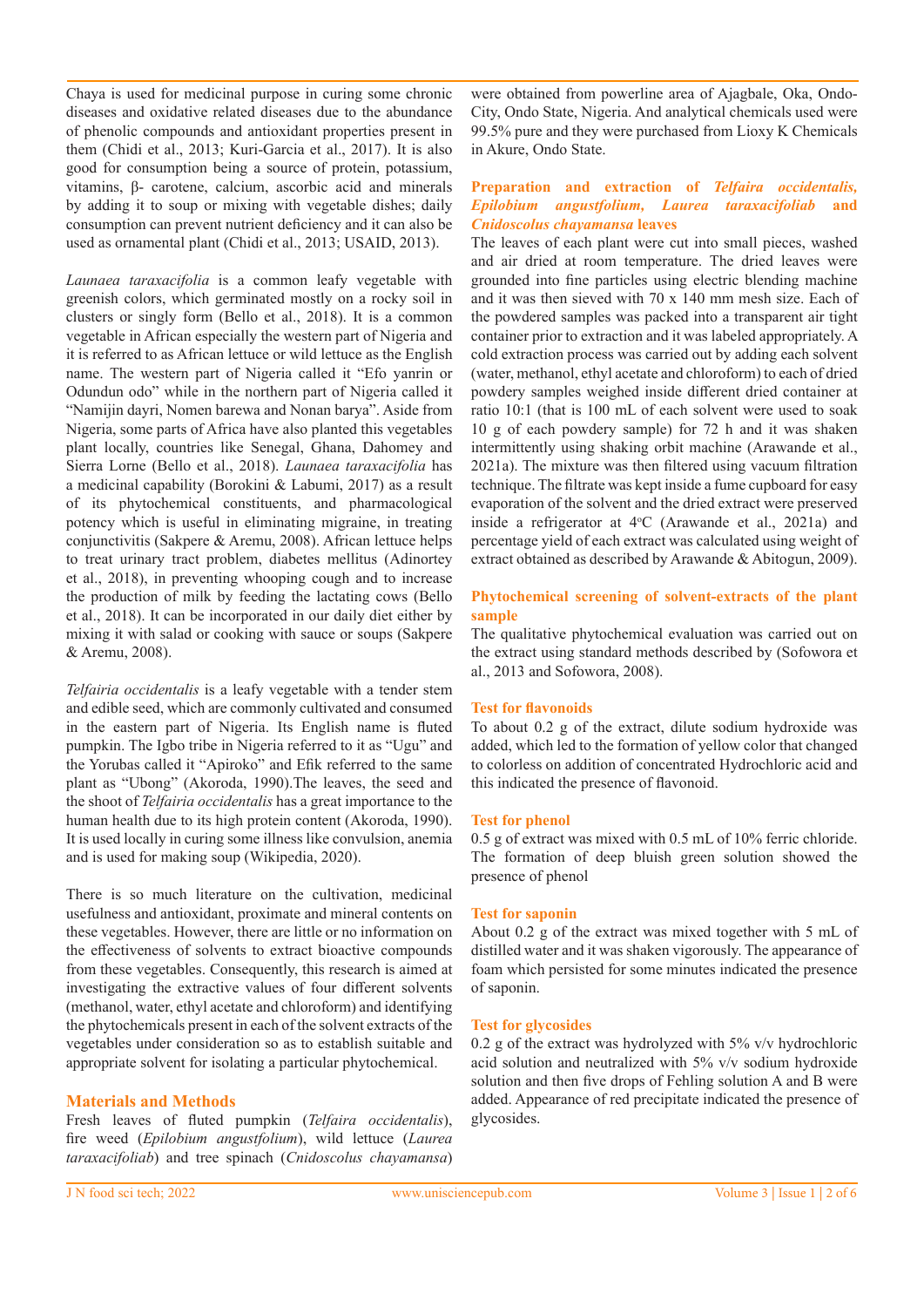## **Test for reducing sugar**

Four drops of Fehling solution A and B were added to 0.2 g of extract and boiled. The appearance of orange red precipitate indicated the presence of reducing sugar.

#### **Test for steroids**

To 0.5 g of the extract, 3 mL of acetic anhydride was added. Two drops of concentrated sulphuric acid was added down the side of the test tube. Formation of color ranges from violet to blue or green in some plant samples confirmed the presence of steroids.

#### **Test for tannin**

5 mL of distilled water was added to 0.2 mL of extract and filtered. 1 mL of filtrate was mixed with three drops of 10% ferric chloride. Formation of blue black or blue green color showed the presence of tannin.

#### **Test for alkaloids**

To about 0.2 g of the extract, 2 mL of 1% hydrochloric acid was added and six drops of drops of Dragendoff reagent was added. Orange red precipitate/turbidity indicated the presence of alkaloids.

#### **Test for anthraquinone**

0.5 g of the extract was boiled with 10% hydrochloric acid for five minutes on water bath; it was filtered and allowed to cool. Then chloroform was added to the filtrate and four drops of 10% ammonia solution were also added to the mixture and heated. The formation of pink, red, violet color in ammoniacal phase indicated the presence of free anthraquinone.

#### **Test for volatile oil**

0.5 g of the extract was dissolved with 90% ethanol and five drops of ferric chloride were added. The appearance of green color indicated the presence of volatile oil.

## **Results and Discussion**

Table 1: Extractive value (% yield) of some selected vegetables using different solvents.

| Percentage yield of extract (%) |         |          |         |         |  |
|---------------------------------|---------|----------|---------|---------|--|
| Solvents                        | Wild    | Fireweed | Fluted  | Tree    |  |
|                                 | lettuce |          | pumpkin | spinach |  |
| Water                           | 9.049   | 5.733    | 11.737  | 3.278   |  |
| Methanol                        | 4.770   | 3.883    | 15.603  | 6.896   |  |
| Ethyl acetate                   | 3.327   | 2.490    | 3.328   | 4.624   |  |
| Chloroform                      | 2.857   | 2.302    | 3.082   | 1.729   |  |

The extractive value (% yield) of some selected vegetables in using different solvents is presented in Table 1. The vegetables considered for this research work were wild lettuce, fireweed, fluted pumpkin and tree spinach while the solvents used are water, methanol, ethyl acetate and chloroform. It was conspicuously observed that water and methanol gave the highest extractive values while chloroform gave the lowest extractive values in all the vegetables except in water for tree

**Table 2:** Qualitative phytochemical analysis of solvent extracts of wild lettuce leaves.

| Phytochemicals                    | Solvent extracts |          |                   |            |
|-----------------------------------|------------------|----------|-------------------|------------|
|                                   | Water            | Methanol | Ethyl<br>acetates | Chloroform |
| Flavonoid                         |                  |          |                   |            |
| Phenol                            |                  |          |                   | $^{+}$     |
| Saponin                           |                  | $^{+}$   |                   |            |
| Tannin                            |                  |          |                   |            |
| Alkaloid                          |                  |          |                   |            |
| Anthraquinone                     |                  |          |                   |            |
| Volatile oil                      |                  |          |                   | $^{+}$     |
| Steroid                           |                  | $^{+}$   |                   | $^{+}$     |
| Glycosides                        |                  |          |                   |            |
| Reducing sugar                    |                  |          |                   |            |
| $\frac{0}{0}$                     | $\overline{0}$   | 20       | $\theta$          | 30         |
| phytochemical<br>extractable      |                  |          |                   |            |
| $(-)$ = absent<br>$(+)$ = present |                  |          |                   |            |

Qualitative phytochemical analysis of different solvent extracts of wild lettuce leaves is shown in Table 2. Water, methanol, ethyl acetate and chloroform were solvents used for the extraction. Flavonoid, phenol, saponin, tannin, alkaloid, anthraquinone, volatile oil, steroid, glycosides and reducing sugar were the phytochemicals screened for in the plant solvent extracts. There was no phytochemicals in the water and ethyl acetate extracts of wild lettuce leaves. While only saponin and steroid were detected in the methanol extract of wild lettuce leaves. In chloroform extract of wild lettuce leave, it was found that phenol, volatile oil and steroid were detected. The percentage extractable phytochemical in methanol and chloroform extracts of wild lettuce leaves were 20% and 30% respectively.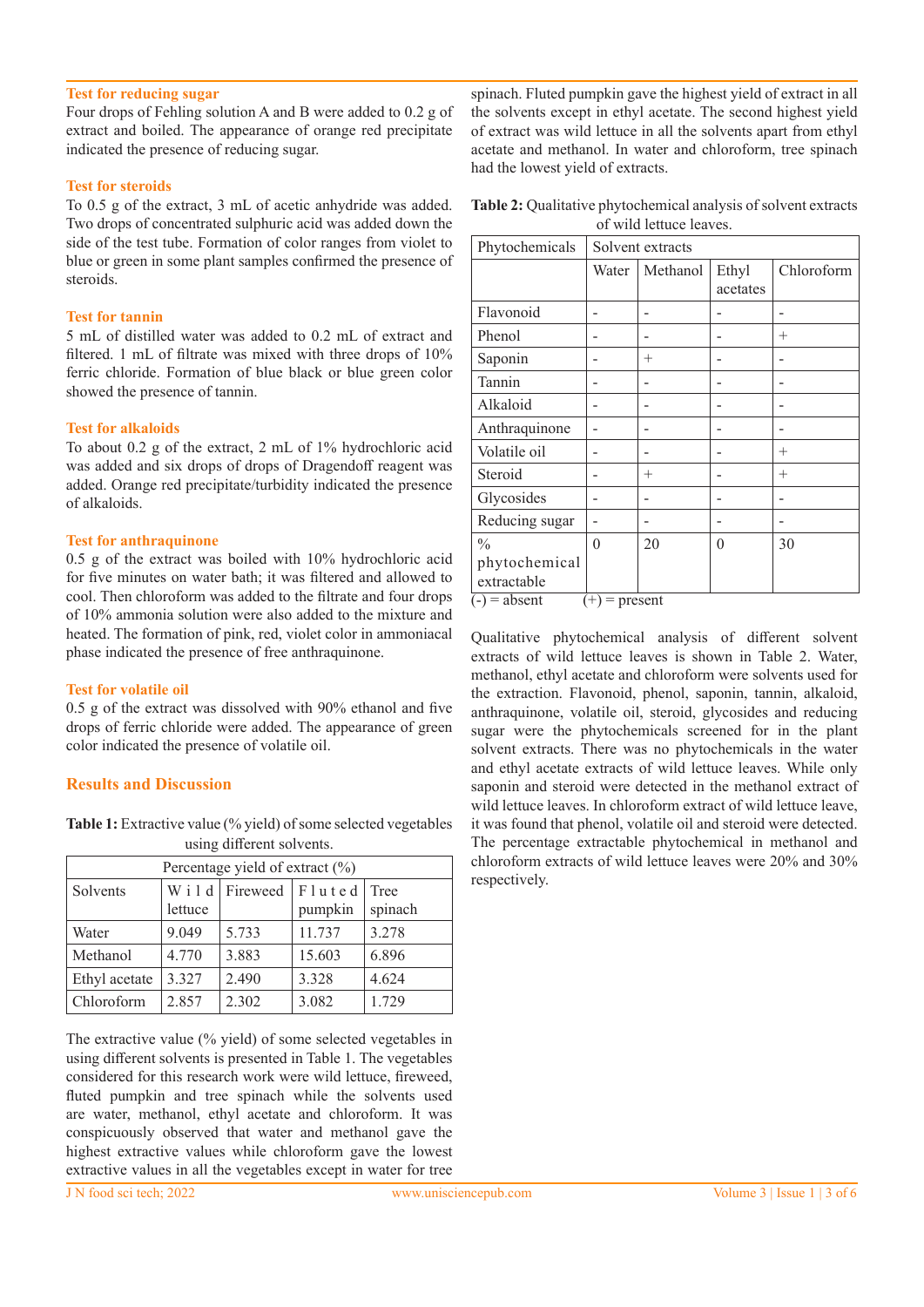| Phytochemicals                                | Solvent extracts |          |                   |            |
|-----------------------------------------------|------------------|----------|-------------------|------------|
|                                               | Water            | Methanol | Ethyl<br>acetates | Chloroform |
| Flavonoid                                     |                  | $^{+}$   |                   | $^{+}$     |
| Phenol                                        | $^{+}$           | $^{+}$   | $^{+}$            | $^{+}$     |
| Saponin                                       | $^{+}$           | $^{+}$   |                   | $^{+}$     |
| Tannin                                        |                  |          | -                 |            |
| Alkaloid                                      |                  | $^{+}$   |                   |            |
| Anthraquinone                                 |                  |          | $^{+}$            |            |
| Volatile oil                                  |                  | $^{+}$   | $^{+}$            | $^{+}$     |
| Steroid                                       |                  |          | $^{+}$            | $^{+}$     |
| Glycosides                                    |                  |          | -                 |            |
| Reducing sugar                                |                  |          | -                 |            |
| $\frac{0}{0}$<br>phytochemical<br>extractable | 20               | 50       | 40                | 50         |

**Table 3:** Qualitative phytochemical analysis of solvent extracts of fluted pumpkin leaves.

 $\overline{(-)}$  = absent  $(+)$  = present

The qualitative phytochemical analysis of solvent extracts of fluted pumpkin leaves is presented in Table 3. Out of ten phytochemical screened for in solvent extracts of flutes pumpkin leaves, it was observed that only phenol and saponin were present in water extract, flavonoid, phenol, saponin, alkaloid and volatile oil were detected in methanol extract, phenol, anthraquinone, volatile oil and steroid were present in ethyl acetate extract while in chloroform extract, there were flavonoid, phenol, saponin, volatile oil and steroid. The percentage phytochemical extractable in fluted pumpkin leaves were 20%, 50%, 40% and 50% in water, methanol, ethyl acetate and chloroform respectively. It was observed that fluted pumpkin leaves were richer in phytochemicals than wild lettuce leaves in all the solvent extracts considered. Phenol was detected in all the solvent extracts of fluted pumpkin leaves. Saponin was detected in all the solvent extracts except ethyl acetate. Also volatile oil was detected in all the solvent extracts apart from water extract.

**Table 4:** Qualitative phytochemical analysis of solvent extracts of fireweed leaves.

| Phytochemicals                                                     | Solvent extracts |          |                   |            |
|--------------------------------------------------------------------|------------------|----------|-------------------|------------|
|                                                                    | Water            | Methanol | Ethyl<br>acetates | Chloroform |
| Flavonoid                                                          |                  |          |                   |            |
| Phenol                                                             |                  |          | $^{+}$            | $^{+}$     |
| Saponin                                                            |                  | $^{+}$   |                   | $^{+}$     |
| Tannin                                                             |                  |          |                   |            |
| Alkaloid                                                           | $^{+}$           | $^{+}$   | $^{+}$            |            |
| Anthraquinone                                                      | $^{+}$           |          |                   |            |
| Volatile oil                                                       |                  | $^{+}$   |                   |            |
| Steroid                                                            |                  |          | $^{+}$            |            |
| Glycosides                                                         |                  |          |                   |            |
| Reducing sugar                                                     |                  |          |                   |            |
| $\frac{0}{0}$                                                      | 20               | 30       | 20                | 20         |
| phytochemical<br>extractable<br>$( ) =$ obsant $( \pm )$ – prosent |                  |          |                   |            |

 $(-)$  = absent  $(+)$  = present

The qualitative phytochemical analysis of solvent extracts of fireweed leaves is depicted in Table 4. The percentage phytochemical extractable in water, ethyl acetate and chloroform extract in fireweed leave was 20% each but it was 30% in methanol extract of fireweed leaves. Alkaloid and anthraquinone were detected in water extract of fireweed leaves while it was saponin, alkaloid and volatile oil that were present in methanol extract. Ethyl acetate extract of fireweed contained alkaloid and steroid, and phenol and saponin were detected in the chloroform extract of fireweed leaves. Alkaloid was detected in all the solvent extract except chloroform.

**Table 5:** Qualitative phytochemical analysis of solvent extracts of tree spinach leaves.

| Phytochemicals                                                 | Solvent extracts |          |                   |            |
|----------------------------------------------------------------|------------------|----------|-------------------|------------|
|                                                                | Water            | Methanol | Ethyl<br>acetates | Chloroform |
| Flavonoid                                                      |                  |          |                   |            |
| Phenol                                                         | $^{+}$           |          | $^{+}$            | $^{+}$     |
| Saponin                                                        | $^{+}$           | $^{+}$   | $^{+}$            |            |
| Tannin                                                         |                  |          |                   |            |
| Alkaloid                                                       |                  | $^{+}$   |                   | $^{+}$     |
| Anthraquinone                                                  | $^{+}$           |          |                   |            |
| Volatile oil                                                   |                  |          |                   | $^{+}$     |
| Steroid                                                        | $^{+}$           | $^{+}$   |                   |            |
| Glycosides                                                     |                  |          |                   |            |
| Reducing sugar                                                 |                  |          |                   |            |
| $\frac{0}{0}$                                                  | 40               | 30       | 20                | 30         |
| phytochemical<br>extractable<br>$(1)$ = absent $(+)$ = present |                  |          |                   |            |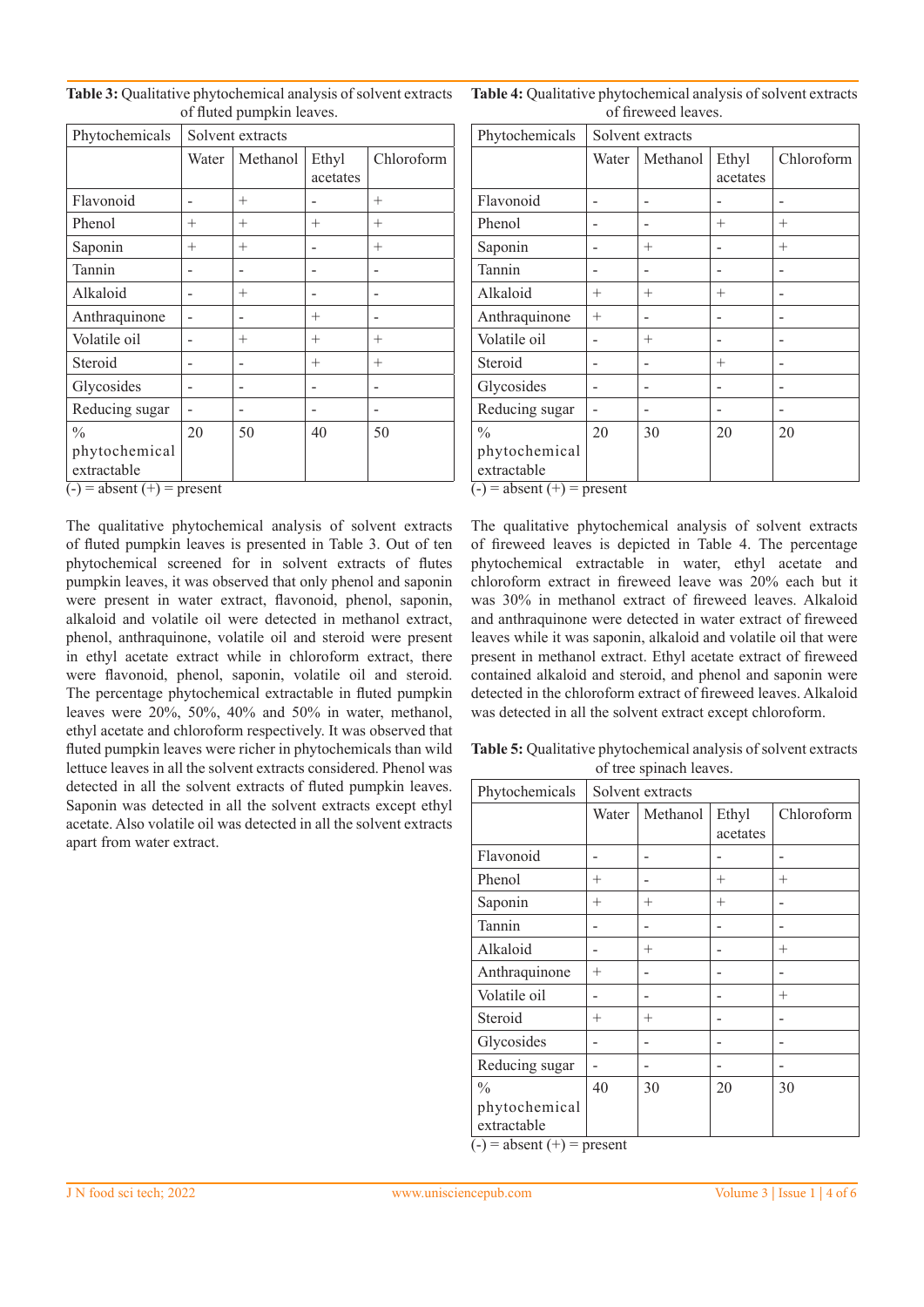The qualitative phytochemical analysis of solvent extracts of tree spinach leaves is presented in Table 5. Water extract of tree spinach leaves contained phenol, saponin, anthraquinone and steroid and methanol extract contained saponin, alkaloid and steroid. Only phenol and saponin were detected in ethyl acetate extract of tree spinach leaves. Phenol, alkaloid and volatile oil were detected in chloroform extract of tree spinach leaves. Phenol was detected in all the solvent extracts excluding methanol extract, and saponin was also present in all the solvent extracts except chloroform extract. The percentage phytochemical extractable in tree spinach leaves were 40%, 30%, 20% and 30% in water, methanol, ethyl acetate and chloroform respectively.

Considering results obtained in Table 2 to Table 5, fluted pumpkin and tree spinach leaves contained more bioactive compounds than wild lettuce and fireweed leaves. The overview of solvent effectiveness in all the vegetables showed that methanol and chloroform were better solvents in extracting bioactive compounds than water and ethyl acetate. Although for tree spinach leaves, water ranked best and ethyl acetate ranked second for fluted pumpkin leaves.

# **Conclusion**

Water and methanol has the highest percentage yield extract due to the polarity of the solvent. Fluted pumpkin and tree spinach leaves had more bioactive compounds and wild lettuce leaves had the least bioactive compounds in all the vegetables examined. Chloroform and methanol served as best solvents for the extraction of bioactive compounds in all the selected vegetables. It can also be concluded that high percentage yield of extracts in solvents is not depended on the quantity of phytochemical present in such an extract. Further research like checking for the quantitative phytochemical constituents, it antioxidant capacity can be carried out on these selected vegetables.

# **References**

- 1. Abiodun, B., Adewale, A., & Abiodun, O. O. (2017). Phytochemical and proximate analysis of some medicinal leaves. *Clinical Medicine Research, 6*(6), 209-214. DOI:10.11648/j.cmr.20170606.16
- 2. Adamczak, A., Dreger, M., Seidler-Lozykowska, K., & Wielgus, K. (2019). Fireweed (Epilobrium angustifolium L) Botany, phytochemistry and traditional uses. Herba Polonica. *International Journal of Natural Fibers and Medicinal Plants, 65*(3), 51-63. DOI: 10. 2478/hepo-2019-0018
- 3. Adinortey, M. B., Sarfo, J. K., Kwarteny, J., Adinortey, C. A., Ekloh, W., Kuatsienu, L. E., & Nyarko, A. K. (2018). The ethnopharmacological and nutraceutical relevance of Launaea taraxacifolia (willd). *Evidence-Based Complementary and Alternative Medicine,* 2, 1-13. http://doi.org/10.1155/2018/7259146.
- 4. Akoroda, M.O. (1990). Ethnobotany of Telfairia occidentalis (cucurbitaceae) among Igbos of Nigeria. *Economic Botany, 10*, 29-39. JSTOR 4255209
- 5. Anna, N., Martyna, Z., Paula, O., Edyta, M., Wiktoria,

D., Lukasz, K., Urszula, A., Piotr, P., Norbert, C., Piotr, B., Jan Petriczko, M. M. & Adam, K. (2021). Epilobium angustifolium L- extract valuable ingredients in cosmetic and dermatological products. *Molecules*, 26, 3456 - 3467. http:// doi.org/10.3390/molecules 26113456.

- 6. Arawande, J. O., Adeleke, A. R., Orimoloye, O. R., Adebisi, S. A., Amuho, E. U., & Karimu, O. A. (2021a). Solvent extraction and phytochemical screening of seeds, coats, pods and leaves of moringa plant. *Journal of Pharmaceutical Research 6*(2), 113-118
- 7. Arawande J. O., Adeleke A. R., Orimoloye O.R., Amuho E. U., Ijitona O.O., & Gbenga- Fabusiwa F. J. (2021b). Extraction value, phytochemical screening and antioxidant properties of plantain (Musa Paradisiaca) flower extracts. *Achievers Journal of Scientific Rsearch, 3*(2), 47-58.
- 8. Bello, O. M., Abiodun, B. O., & Uduma A. U. (2018). Launaea taraxacifolia; a neglected vegetable from Nigeria, its antiinlammatory and antioxidant activities. *Chem Search Journal, 9*(1), 9-12.
- 9. Borokini, F. B., & Labunmi, L. (2017). Invitro investigation of antioxidant activities of Launea taraxacifolia and Crassocephalum rubens. *International Journal of Food Studies,6*(1), 82-94.
- 10. Chidi, I. S., Arthur, N., Oladimeji, A. T., Chibuike, N. E., Chidozie, N. J., Jude, E., & Bala, D. N. (2013). Nutritional and electrolyte value of Cnidoscolus aconitifolius (Chaya) leaves consumed in Niger Delta, Nigeria. *American Journal of Pharma Tech Research, 3*(6), 24-32 ISSN 2249-3387.
- 11. Dreger, M., Adamczak, A., Seidler-Lozykowska, K. & Wielgus, K. (2020). Pharmacological properties of fireweed (Epilobium angustifolium L.) and bioavailability of ellagitannis. *International Journal of Natural Fibres and Medicinal Plants, 66*(1), 52-64.
- 12. Igor, A. S., Liliya, N. K., Larissa, J., Andrei, I. K., Chrisie, L.B., Mark, A. J., & Mark, T.Q. (2009). Immunomodulatory activities of oenothein β isolated from Epilobium angustifolium. *Journal of Immunology, 183*, 6754-6766.
- 13. Joao, S. D. (2012). Nutritional quality and health benefits of vegetables (A review). *Food and Nutritional Science*, 3, 1354-1374. http://dx.doi.org/10.4236/fns.2012.310179.
- 14. Kuri GarcIi, J.L., Chaivez- Servan, S. H., & Guzmain, M. ( 2017). Phenolic profile and antioxidant capacity of Cnidoscolus chayamansa and Cnidoscolus aconitifolus: *A review, 11*(45), 713- 727.
- 15. Sahira, B. L., & Cathrine, L. (2015). General techniques involved in phytochemical analysis. *International Jornal of Advance Research in Chemical Science (IJAR), 2*, 25- 32. ISSN 2349-039x (print) and ISSN 2349-0403(online)
- 16. Sakpere A.M.A., & Aremu O.A. (2008). The growth of Launaea taraxacifolia (Asteraceae) and its response to shading. *Research Journal of Botany, 3*(2), 90-96.
- 17. Sofowora, A. (2008). Medicinal plants and traditional medicine in Africa, 3rd edition, *Spectrum Books Limited, Ibadan*, Nigeria. pp 199-204.
- 18. Sofowora, A., Ogunbodede, E. & Onayade, A. (2013).The role place of medicinal plants in the strategies for disease